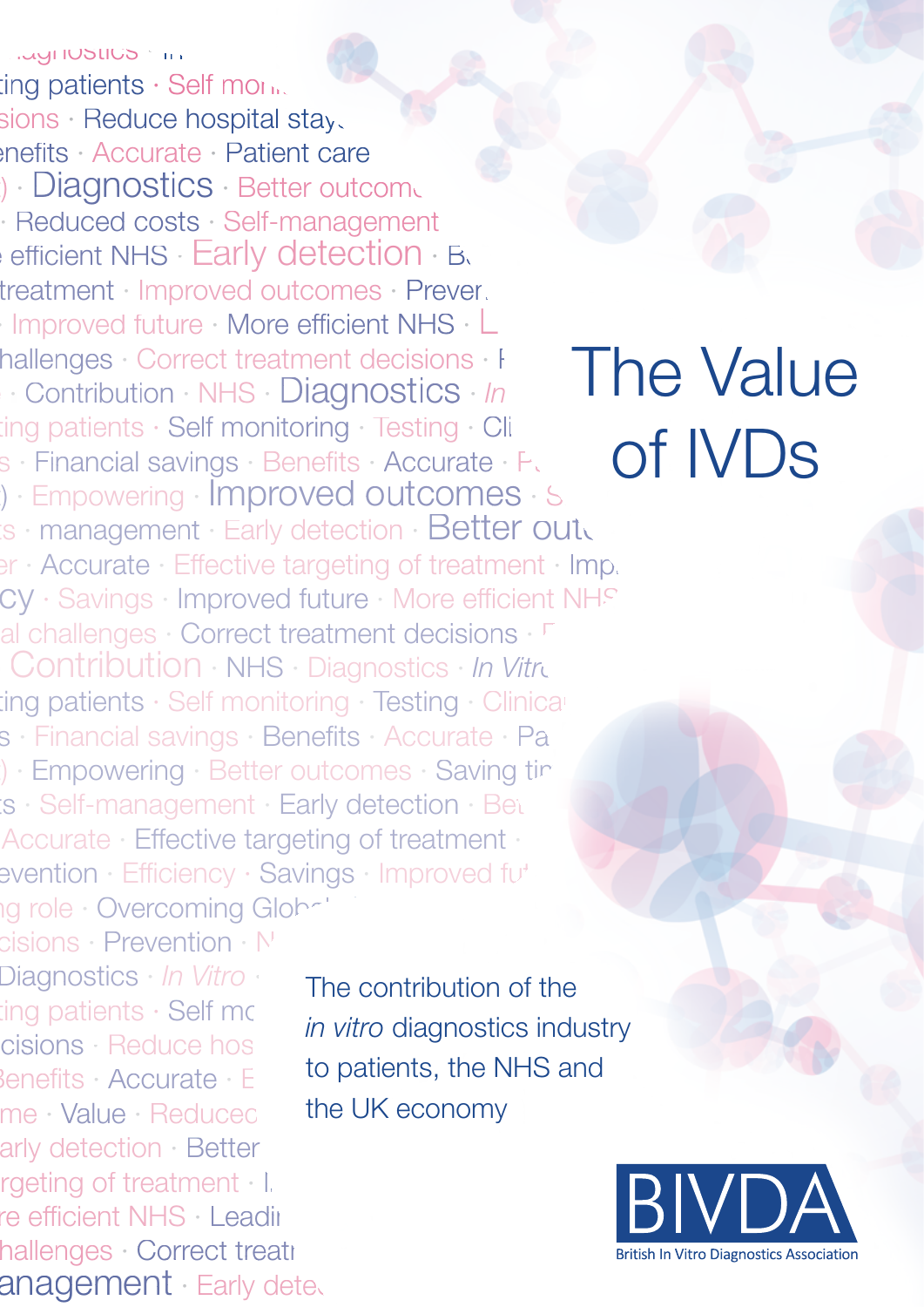### BACKGROUND

*In vitro* diagnostics (IVDs) are an essential part of the NHS. They are used to both enable diagnosis and to rule out causes of ill health. They are also used to monitor, screen and assess people for any potential health problems they might have. Increasingly, they also allow people with chronic disease to manage their own conditions. There are three main types of IVDs:

- 1) CLINICAL LABORATORY TESTING The majority of IVD tests are still performed in a laboratory. Many specialties now have fully automated equipment that produces a result within minutes of a sample being loaded onto the system. Even the more 'hands on' specialties such as microbiology are gradually becoming more streamlined as equipment is developed to reduce time to result and allowing scientists and pathologists to focus on interpretation of results and individual patient care. An important development is the use of IVDs to identify patients who will benefit from drug treatment.
- 2) NEAR PATIENT TESTING Also known as Point of Care Testing, these are IVD tests which can be performed outside of a laboratory setting. This could be within a hospital such as on a ward, at an out-patient clinic or in A&E. Alternatively the testing can be done in a community setting such as at a GP surgery or within a pharmacy. Some tests are simple, colour-change formats, while others may be done on miniaturised versions of laboratory equipment using simplified procedures. They do require the relevant healthcare professionals to be trained in routine managing, monitoring and maintenance of the test equipment to ensure laboratory quality results are produced.
- 3) SELF-TESTING Self-testing can be broadly divided into two purposes self-testing or self-monitoring. Self-monitoring using an IVD test enables a patient to help manage their own condition with support of their healthcare practitioner, for example someone with diabetes. Self-testing involves tests or testing services which are bought by an individual to enable them to learn about their own health or physiological condition, for example a pregnancy test kit.

It is estimated that 70% of clinical decisions are made using IVDs. They are a vital component of all NHS front line services and an integral part of almost all patient pathways. As such, their contribution to healthcare systems around the world, and to the health and wealth of our nation should not be underestimated.

(2015/16 in real terms) are made using IVDs

£117.229bn <sup>&</sup>gt; £850 million <sup>&</sup>gt; 70%

NHS England Budget NHS spend on IVDs Yet 70% of clinical decisions



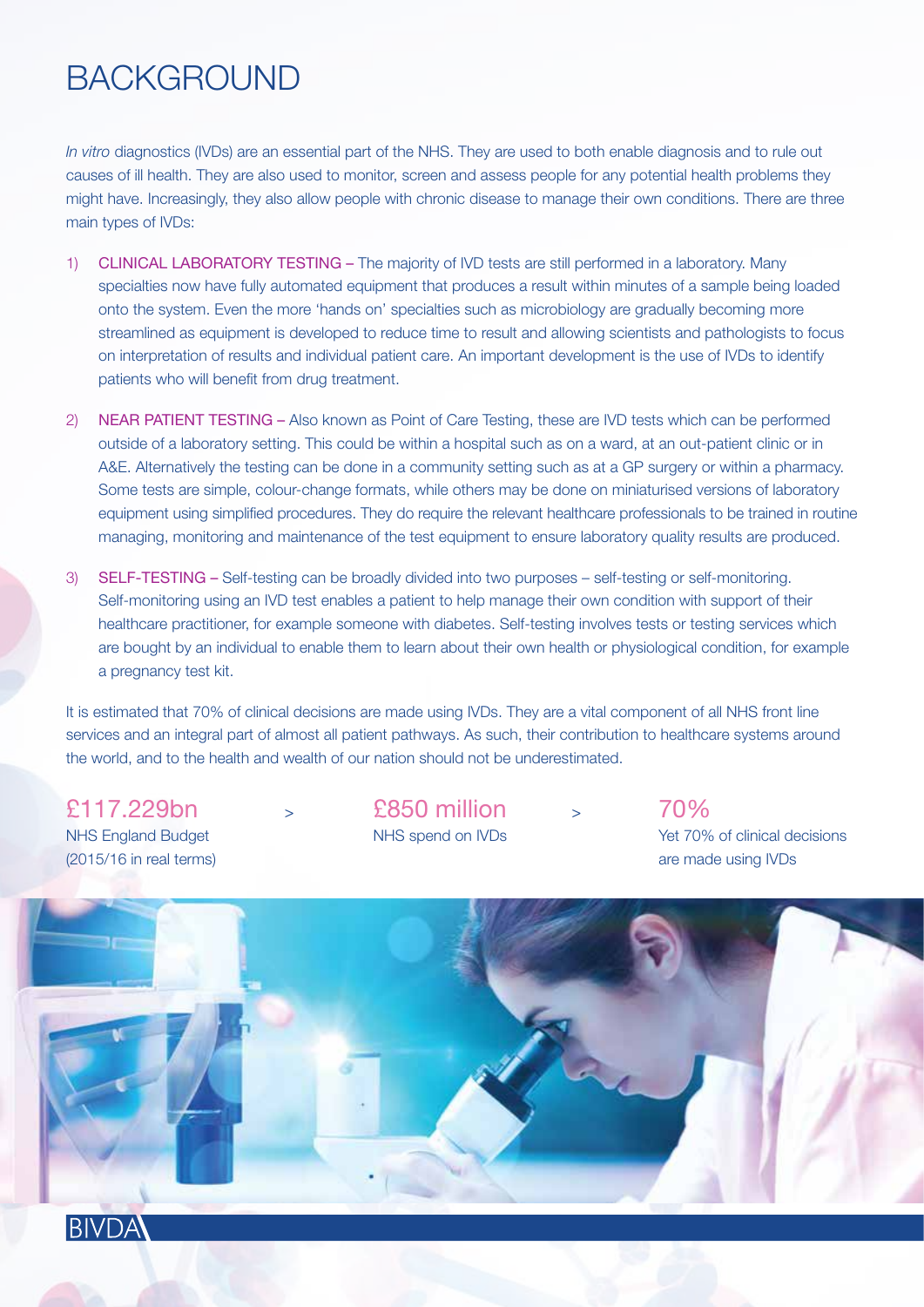Effectively used, IVDs help to reduce hospital stays, support patients to look after their own health and release resources for use elsewhere in the NHS, resulting in a healthier population and stronger economic growth. Through molecular diagnostics, the industry also contributes to the natural evolution of medicine and more personalised treatment.

Research and Development (R&D) by our industry has led to the creation of many new and innovative IVDs across a wide range of disease areas. However, the sector still faces a glass ceiling when it comes to the uptake and diffusion of IVDs withing the NHS. This is due to:

- BUDGET SILOS Currently the budget for testing and general pathology in the NHS is separated from the rest of the budget for a medical pathway. This can often provide a disincentive to introduce cost-saving and potentially life-saving new tests because while the up-front and ongoing costs are borne by the innovators, the savings accrue further down the patient pathway.
- UNDERSTANDING Use of IVDs can lead to a more effective, rapid and accurate diagnosis, which in turn enables tailored patient care. However, when being commissioned, the benefits of diagnostics are often either misunderstood, or worse, not considered at all.
- FLEXIBILITY Currently, the NHS is too inflexible when it comes to adopting new IVD tests. Typically, solutions are still thought of as pharmaceuticals and consideration is not given to how IVDs could be adopted in the system to improve outcomes.

Delivering benefits for patients and the NHS is at the heart of the IVD industry. However, it should be acknowledged that the industry also makes a valuable contribution to the UK economy, employing more than 8,000 people, generating annual sales of approximately £850million to the NHS and playing a significant role UK exports; £1.1billion were exported in 2013.

Through this publication, we hope to demonstrate the value of the IVD industry to patients, the NHS and the UK economy. While many of the accompanying examples and case studies to this report are England focused, the wider issue concerning adoption are applicable across the UK.

We are determined that the sector will continue to thrive in the UK post-Brexit, but in order for the industry to grow and improve patient outcomes, it is vital that steps are taken to increase the adoption of IVDs.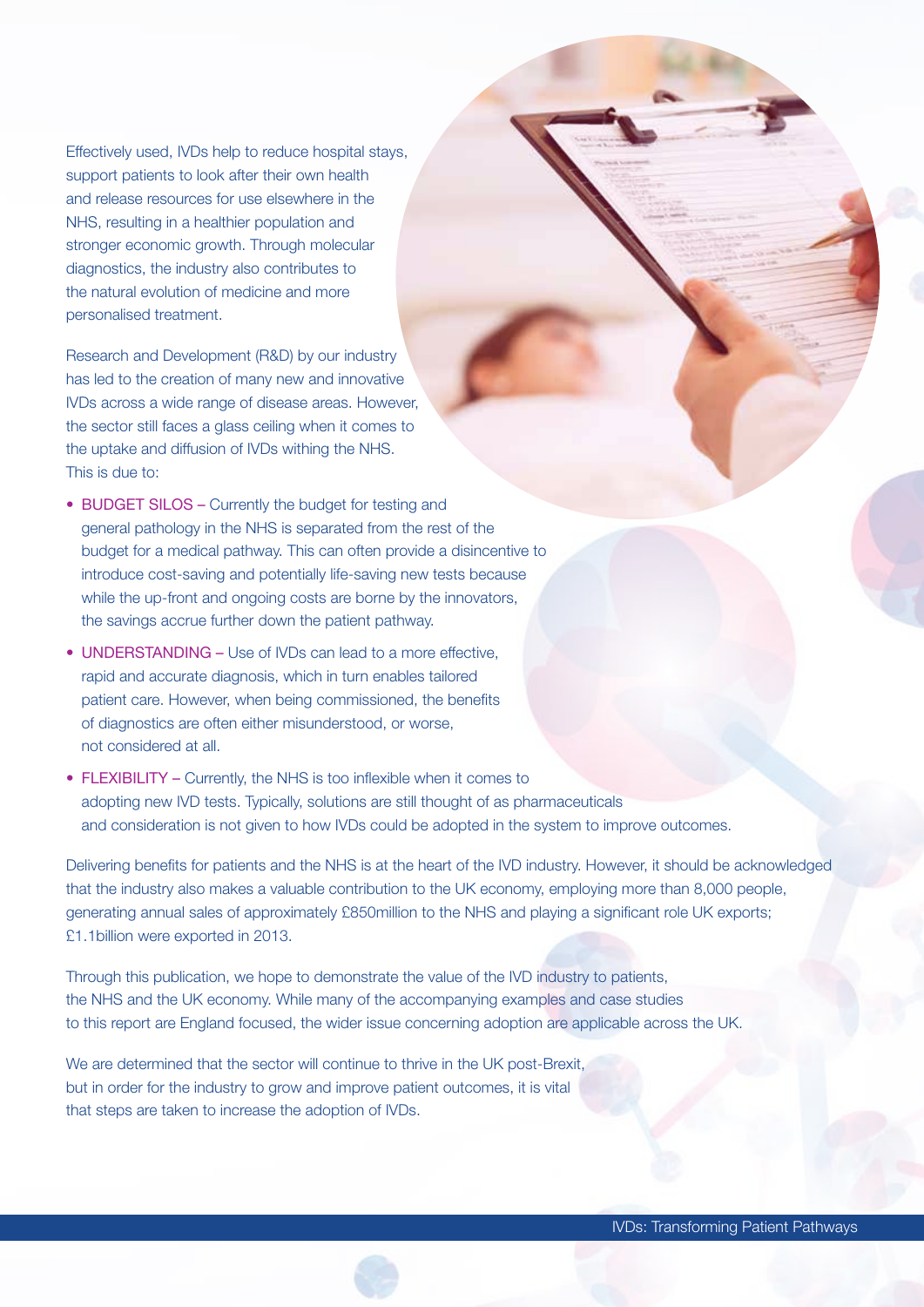## LANDSCAPE: 2017-18

The current landscape facing the IVD sector is challenging. On the one hand, there is an increasing demand for tests; it is expected that there will be a 10% annual increase in demand for blood and tissue tests over the next ten years due to an ageing population and rising incidence of chronic disease.

On the other, the final report of the Carter Review stated there was an opportunity for the NHS to save around £200 million in the provision of pathology services. This is despite the fact that the NHS only spends about £850 million annually on IVD products – less than 1% of the total NHS budget, yet around 70% of clinical decisions are made using IVDs. Research has also recently been published that found pathology services in the UK are struggling to cope with the increasing demand for samples to be tested, in part due to workforce shortfalls<sup>1</sup>.

Perhaps unsurprisingly, considering the challenge facing pathology services and NHS finances, the IVD industry continues to face a glass ceiling when it comes to the uptake and diffusion of new tests and technology across the health service. In fact, uptake of new IVDs within the NHS typically takes about 10 years<sup>2</sup>.

In addition to the pressures on pathology services, adoption is often slow due to budget silos and inflexibility within the NHS. However, critically, adoption is also being undermined by a lack of understanding, meaning that during the commissioning process, the use and value of diagnostics is either misunderstood, or worse, not considered at all.

The pressures on the NHS's time, resources and finances are well documented, but it is little understood that IVDs are in a unique position to offer improved patient outcomes while also ensuring efficient use of NHS resources. In fact, IVDs are well placed to deliver on many of key ambitions from the Five Year Forward View including:

- 
- Prevention Implementing new models of care
- 
- Empowering patients Driving efficiency savings

Also, with the future of healthcare focused on personalising medicine and ensuring the right person gets the right treatment at the right time, innovations in diagnostics will be critical to achieving this ambition. However, in order to make this a reality, the challenges preventing greater uptake and diffusion of diagnostic tests need to be addressed.

There have been a number of initiatives recently that we hope will increase the adoption of IVDs, including the;

- Accelerated Access Review
- O'Neill Review into Antimicrobial Resistance
- Life Sciences Industrial Strategy

As an industry, we will continue to support these initiatives to ensure the voice of the IVD industry is heard loud and clear. With Brexit on the horizon and the uncertainty that will bring, it is vital that the IVD industry is strongly supported in order for it to play its part in demonstrating the value, innovation and importance of the UK life sciences sector on the global stage.

Ultimately, to invest in IVDs is to invest in an efficient and improved future for patients, the NHS and wider UK economy.

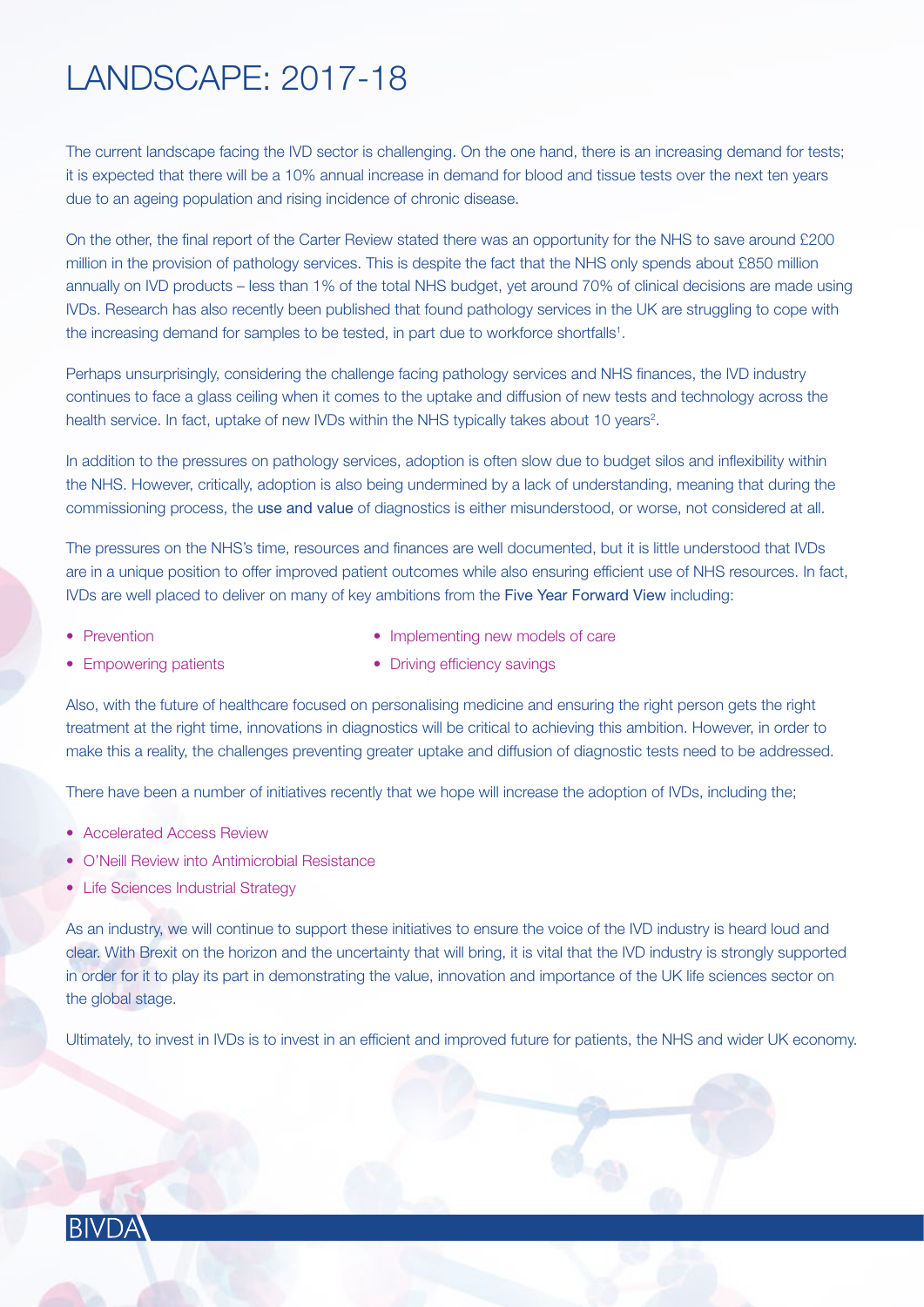## IVDs: DELIVERING IMPROVEMENT, IMPACT AND INVESTMENT

Outlined below is an overview of how IVDs are delivering better outcomes for patients, the NHS and the UK economy.

For practical examples of how IVDs are making a difference, look out for our case studies that correspond with our three focus areas: Improvement, Impact and Investment.





#### 1) IMPROVEMENT: EMPOWERING PATIENTS FOR BETTER OUTCOMES, DIAGNOSIS AND TREATMENT

 The most important aspect of IVDs is the role they play in delivering patient care and improving outcomes.

 Innovations in IVDs are resulting in faster, accurate testing and are allowing the NHS to target treatment more precisely and effectively, improving patient pathways and enabling earlier intervention.

 IVDs can also have a positive effect on the treatment and quality of life of patients, particularly those with long-term conditions (LTCs) by:

- Allowing patients to manage their conditions themselves at home
- Regular self-management allows for early detection of changes in health status, reducing the likelihood or dangerous and costly complications
- Empowers the patient with greater understanding of their LTC, reducing anxiety

#### 2) IMPACT: INCREASING EFFICIENCIES AND SAVINGS WITHIN THE NHS

 At its core, the IVD industry enables the NHS Pathology Service to manage its workload – this equates to approximately 900 million tests each year in UK or 300,000 tests each working day.

 IVDs provide enormous value to healthcare, both in terms of how they can transform care but also in terms of the cost to the system to achieve this. The NHS spends approximately £850 million annually on IVD products, less than 1% of the total NHS budget, yet around 70% of clinical decisions are made using IVDs.

 When utilised efficiently, IVDs can also be a key driver in delivering both efficiencies and financial savings for the NHS by:

- 
- Lowering hospitalisation rates Save staff time
- Reducing downstream treatment costs Reducing avoidable/inappropriate interventions
	-



#### 3) INVESTMENT: CONTRIBUTION TO THE UK ECONOMY

 IVDs have obvious benefits for the NHS and improving patient outcomes. However, it is also important to recognise that the IVD industry has a vital role to play in contributing to the economic prosperity of the UK.

For example, the IVD industry delivers benefits in areas such as:

- **Employment Trade Growth**
- 

- Productivity R&D
-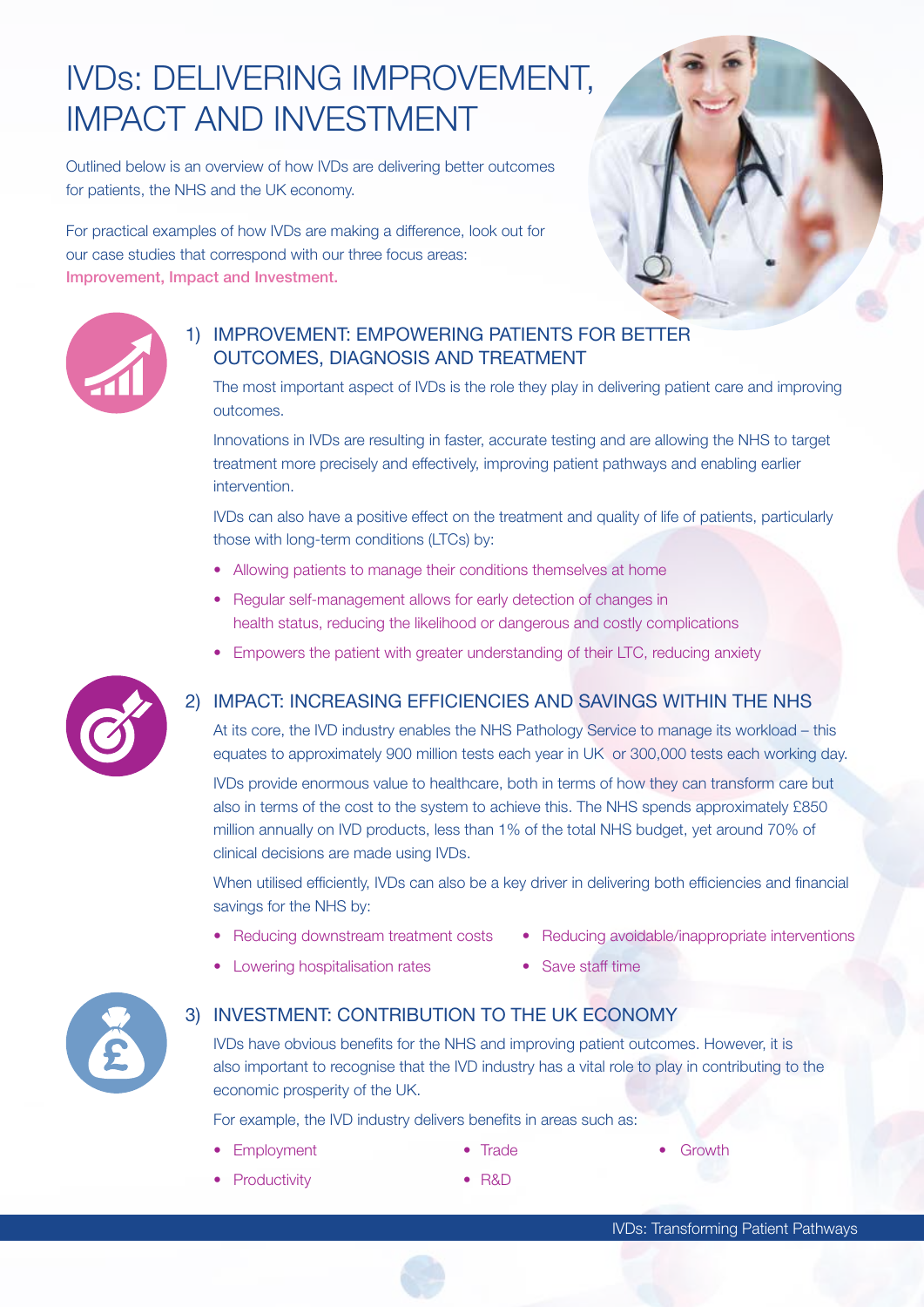## BUILDING ON OUR SUCCESS

The IVD industry is clear that it wants to continue to grow, develop and innovate, offering benefits for the NHS, economy, and most importantly, patients.

While the IVD sector is already making a significant difference in these areas, we have identified five priority areas that need to be addressed in order for us to be able to build on our success:

#### 1) SECURING A MORE EFFECTIVE AND EFFICIENT NHS BY INCREASING THE ADOPTION OF IVDS

 The adoption of innovative IVD tests within the NHS is still taking too long. Typically, widespread adoption of new diagnostic tests takes approximately 10 years.

 Over the coming months, the Government will be implementing the recommendations of the Accelerated Access Review (AAR) and the Life Sciences Industrial Strategy. We hope this will provide a vital stepping-stone to faster adoption, so that patients of the future have access to the right IVDs, at the right time.

 However, it is also vital that IVDs receive the same status as medicines, specifically by making it mandatory that positive NICE Diagnostics Guidance is funded and implemented within 90 days.

#### 2) PLAYING A LEADING ROLE IN OVERCOMING GLOBAL HEALTH CHALLENGES

 The importance of IVDs in overcoming the challenge of antimicrobial resistance (AMR) cannot be overstated. While the widespread use of broad-spectrum antibiotics has helped to create multi-drug resistant strains of bacteria, greater adoption of IVDs would lead to a reduction in cases of unnecessary antibiotic prescribing by reducing time to appropriate treatment decision and allowing for a more targeted use of therapy against infection.

 Understanding of the beneficial role IVDs have to play in this area is increasing among both clinicians and policymakers. To build on this progress, BIVDA wants the Government to work in conjunction with industry and NHS England to ensure extensive use of IVD tests to support the prescribing of antibiotics in both primary and secondary care and prevent over-prescribing and unnecessary treatment.

#### 3) SECURING A NEW MECHANISM FOR THE FUNDING OF IVDS

 A key factor that limits the wider adoption of IVDs is the way the NHS budget works. The budget for testing and general pathology in the NHS is separated from the rest of the budget for a medical pathway. This can often provide a disincentive to introduce cost-saving and potentially life-saving new tests because while the up-front and ongoing tests are borne by the innovators, the savings accrue further down the patient pathway.

 BIVDA is calling on the Government to introduce a funding mechanism, which does not disincentive the uptake of IVDs, thereby encouraging the NHS to increase the adoption of IVDs and enabling better patient access to diagnostics.

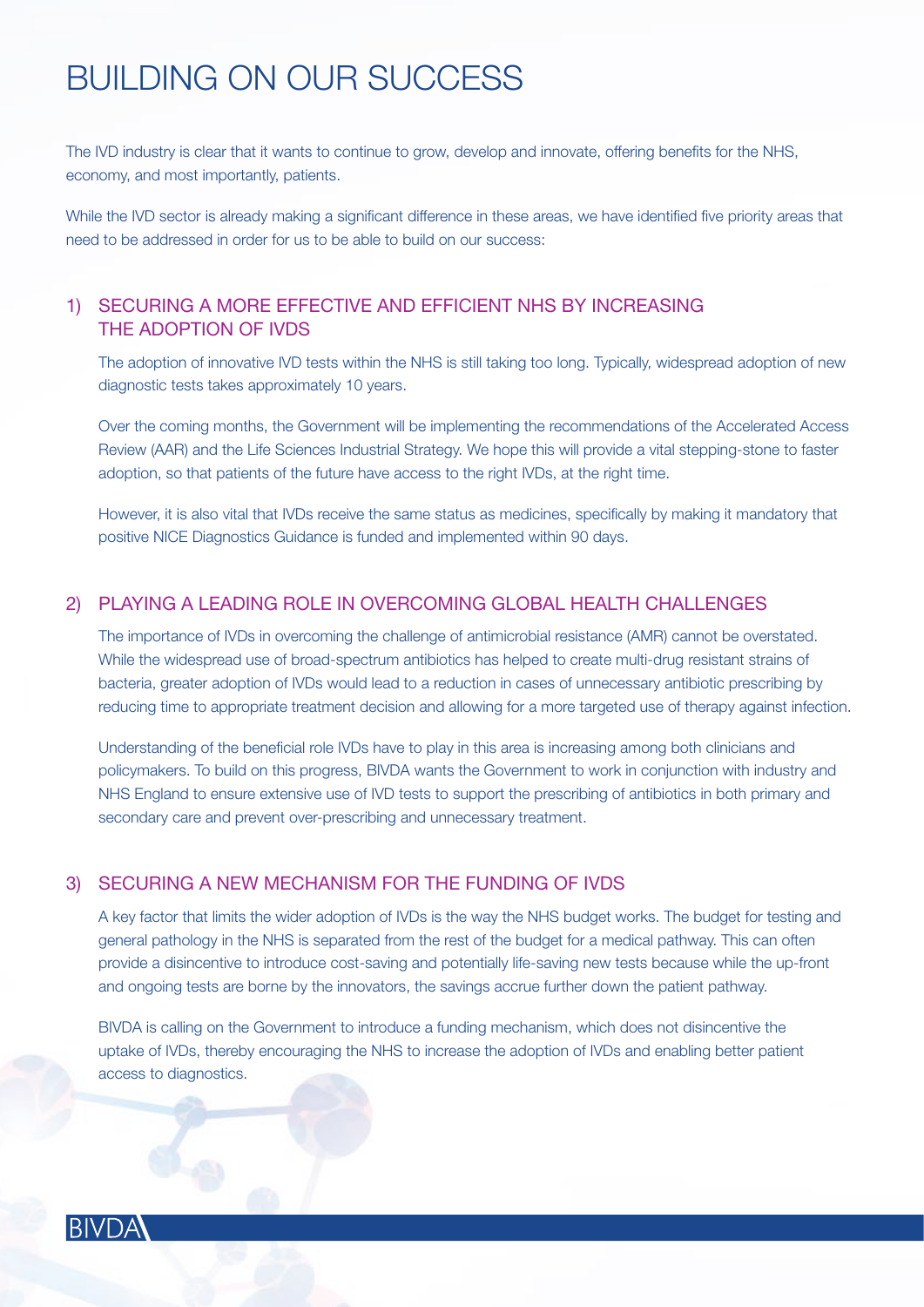#### 4) GUARANTEEING PATIENT ACCESS TO MOLECULAR DIAGNOSTICS

 Advances in personalised medicines have helped to transform the way we understand and treat health conditions in the UK today. Patient access to these treatments is reliant on the availability of appropriate molecular diagnostics tests. However, the availability of molecular diagnostic tests is variable due to a fragmented commissioning structure.

 In oncology, some progress has been made to overcome this challenge. For example, NHS Improvement introduced a clear mechanism for funding an initial six specific molecular tests for cancer within the 2016/17 National Tariff Payment System (NTPS).

 However, this is only part of the solution. BIVDA calls on the Government to work with NHS England to introduce a national commissioning framework for molecular diagnostics, starting in oncology, ensuring widespread patient access to such tests and allowing more patients to benefit from personalised treatments.

#### 5) ESTABLISHING A NEW RELATIONSHIP WITH THE EU

 The UK's membership of the EU affects many of the regulations that shape the environment in which the IVD sector operates. As the UK negotiates a new relationship with the EU, it is vital to ensure that the UK environment for IVDs and life sciences as a whole remains as attractive as possible, for the benefit of the NHS, UK economy and most importantly, patients.

We strongly urge the Government to align with the EU IVD Regulation and, if possible, retain Notified Body and Competent Authority status to allow the EU or UK authorities to mutually accept devices lawfully marketed in other territories, and ensure the UK market is open for business for countries that conform to regulations other than CE marking.

 It is also important that UK IVD companies are able to continue recruiting skilled students and professionals from across the globe.

**REFERENCES** 

- 1 BIVDA, Robust, Fair and Sustainable: Our Vision for the Future Access and Provision of Molecular Diagnostics in England, 2016
- 2 Department of Health, Changes to cervical cancer screening, 2016 3 Department of Health, New bowel screening test to save hundreds of lives, 2016
- 
- 4 Premaitha, St George's University Hospitals NHS Foundation Trust and the SAFE test laboratory powered by the IONA® test<br>5 Alere International, Straight to the Point: Ensuring the Rational Use of Antibiotics in Primary
- 6 ThermoFisher Scientific, Safely Reduce Antibiotic Exposure B·R·A·H·M·S Procalcitonin (PCT): An Effective Tool for Antibiotic Stewardship, 2016
- Pathology in Practice, February 2017
- 8 Guest JF, et al. Health economic burden that wounds impose on the NHS in the UK BMJ Open 2015; Dec 7; 5(12):e009283. doi: 10.1136/bmjopen-2015-009283<br>9 Lauchli S, et al. The use of a point of care test for bacterial prot
- 
- 10 BIVDA, Manifesto: Challenge to the Next Government, 2015
- 11 Roche Diagnostics, Benefits of High Sensitivity Cardiac Troponin Testing, 2014
- 12 British Journal of Healthcare Management 2014 Vol 20 No 7
- 13 BIVDA, Making Britain Healthy: Unlocking the potential of in vitro diagnostics in the NHS, 2011 14 BIVDA, Diagnostics in Healthcare, Summer 2015
- 
- 15 BIVDA, Membership Data, 2016 16 MedTech Europe, European In Vitro Diagnostics Industry Facts and Figures
- 17 Office for Life Sciences, Strength and Opportunity Annual Update, 2015 18 Office for Life Sciences, Strength and Opportunity Annual Update, 2015 19 NHS England, Pathology Quality Assurance Review, 2014
- 
- 
- 20 PwC, The Economic Contribution of the UK Life Sciences Industry, 2017 21 Office for Life Sciences, Strength and Opportunity Annual Update, 2015
- 
- 22 Evaluate, MedTech World Preview 2016, Outlook to 2022 23 Grand View Research, Europe In Vitro Diagnostics (IVD) Market Size Report 2024, 2016
- 24 Monitor, Deloitte, Medical Technology An industry study for the Office for Life Sciences, 2015
- 
- 25 BIVDA, Manifesto: Challenge to the Next Government, 2015 26 Office for Life Sciences, Department for International Trade, In Vitro Diagnostics Campaign
- 27 MedTech Europe, European In Vitro Diagnostics Industry Facts and Figures